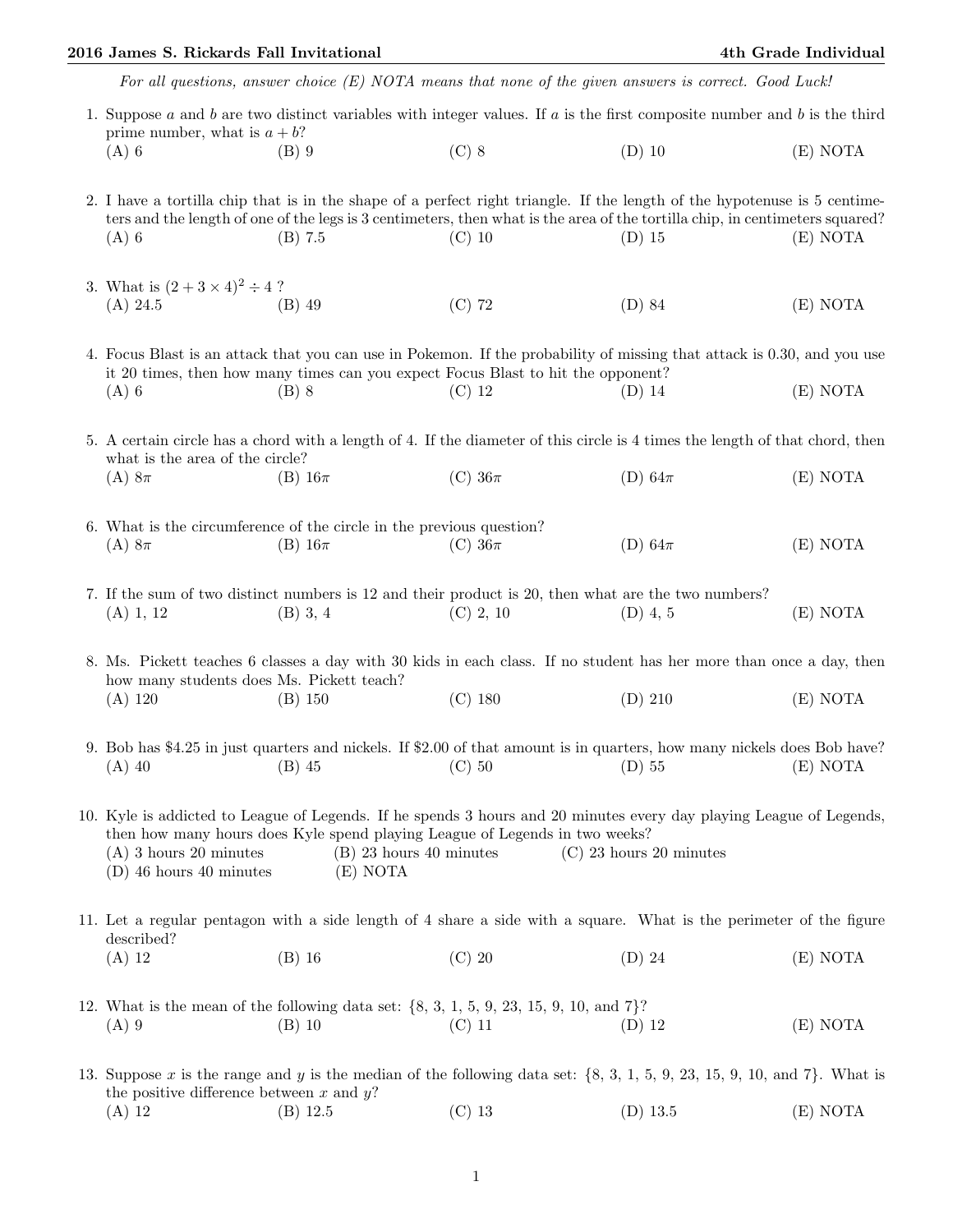|                                                                                                                                                                                                                                                              | 2016 James S. Rickards Fall Invitational                                                                                                                                                                                                                                                                                                                                                            |                     |                                                                                                                        |                                                                                                                                                                                                                                                                                  | 4th Grade Individual |  |
|--------------------------------------------------------------------------------------------------------------------------------------------------------------------------------------------------------------------------------------------------------------|-----------------------------------------------------------------------------------------------------------------------------------------------------------------------------------------------------------------------------------------------------------------------------------------------------------------------------------------------------------------------------------------------------|---------------------|------------------------------------------------------------------------------------------------------------------------|----------------------------------------------------------------------------------------------------------------------------------------------------------------------------------------------------------------------------------------------------------------------------------|----------------------|--|
|                                                                                                                                                                                                                                                              | 14. A game that generally costs \$40 is on sale for 20% off. If there is an 8% sales tax on the discounted price, how much<br>does the game cost in dollars?                                                                                                                                                                                                                                        |                     |                                                                                                                        |                                                                                                                                                                                                                                                                                  |                      |  |
|                                                                                                                                                                                                                                                              | $(A)$ \$34.48                                                                                                                                                                                                                                                                                                                                                                                       | $(B)$ \$34.56       | $(C)$ \$34.72                                                                                                          | $(D)$ \$34.88                                                                                                                                                                                                                                                                    | (E) NOTA             |  |
| 15. A rocket flies up to the sky at 8 miles per hour. If the rocket flies for 7 hours and 30 minutes, how many miles did<br>the rocket travel in that time?                                                                                                  |                                                                                                                                                                                                                                                                                                                                                                                                     |                     |                                                                                                                        |                                                                                                                                                                                                                                                                                  |                      |  |
|                                                                                                                                                                                                                                                              | $(A)$ 52                                                                                                                                                                                                                                                                                                                                                                                            | $(B)$ 56            | $(C)$ 60                                                                                                               | $(D)$ 64                                                                                                                                                                                                                                                                         | (E) NOTA             |  |
|                                                                                                                                                                                                                                                              | 16. A circle with radius 2 is inside a square with side length of 4. What is the area outside of the circle, but inside of<br>the square?                                                                                                                                                                                                                                                           |                     |                                                                                                                        |                                                                                                                                                                                                                                                                                  |                      |  |
|                                                                                                                                                                                                                                                              | (A) $16 - 4\pi$                                                                                                                                                                                                                                                                                                                                                                                     | (B) $16 - 8\pi$     | (C) $8-4\pi$ (D) $8-2\pi$                                                                                              |                                                                                                                                                                                                                                                                                  | (E) NOTA             |  |
|                                                                                                                                                                                                                                                              | 17. A bag has 54 marbles. There are red, blue, and green marbles with a ratio of 2:4:3 respectively. How many blue<br>marbles are in the bag?                                                                                                                                                                                                                                                       |                     |                                                                                                                        |                                                                                                                                                                                                                                                                                  |                      |  |
|                                                                                                                                                                                                                                                              | $(A)$ 24                                                                                                                                                                                                                                                                                                                                                                                            | $(B)$ 28            | $(C)$ 32                                                                                                               | $(D)$ 36                                                                                                                                                                                                                                                                         | (E) NOTA             |  |
| 18. The decimal 1.45 can be expressed as an improper fraction in the form $\frac{a}{b}$ such that a and b are relatively prime,<br>and as a mixed number in the form $c\frac{d}{e}$ such that d and e are relatively prime. What is the sum of $a+b+c+d+e$ ? |                                                                                                                                                                                                                                                                                                                                                                                                     |                     |                                                                                                                        |                                                                                                                                                                                                                                                                                  |                      |  |
|                                                                                                                                                                                                                                                              | $(A)$ 53                                                                                                                                                                                                                                                                                                                                                                                            | $(B)$ 79            | $(C)$ 113                                                                                                              | $(D)$ 247                                                                                                                                                                                                                                                                        | (E) NOTA             |  |
|                                                                                                                                                                                                                                                              | (A) 240                                                                                                                                                                                                                                                                                                                                                                                             | (B) 300             | (C) 360                                                                                                                | 19. Azhar is going to paint his house which is in the shape of a cube with a length of 6 meters. If it takes him 1 hour to<br>paint 12,000 cm <sup>2</sup> , how many hours does it take him to paint the inside of his house, including the ceiling and the floor?<br>$(D)$ 420 | (E) NOTA             |  |
|                                                                                                                                                                                                                                                              | 20. What is $\frac{8}{3} - \frac{12}{5}$ ?<br>(A) $\frac{2}{3}$                                                                                                                                                                                                                                                                                                                                     | (B) $\frac{1}{3}$   | (C) $\frac{1}{2}$                                                                                                      | (D) $\frac{1}{4}$                                                                                                                                                                                                                                                                | (E) NOTA             |  |
|                                                                                                                                                                                                                                                              | 21. Teja and Shivam are having a jumping competition. Teja jumps first and gets 1 foot off the ground. Shivam jumps<br>and goes 20% higher than Teja's jump. Teja then jumps 30% higher than that to win the competition. How many<br>inches off the ground did Teja jump on his second attempt? Round your answer to the nearest inch.<br>$(C)$ 18<br>$(D)$ 19<br>(E) NOTA<br>$(A)$ 16<br>$(B)$ 17 |                     |                                                                                                                        |                                                                                                                                                                                                                                                                                  |                      |  |
|                                                                                                                                                                                                                                                              | 22. Jasmine has an addiction for pineapples. One pineapple costs \$4.25 and Jasmine makes \$10 a day at her job. If<br>Jasmine wants to buy 25 pineapples, how many days does Jasmine have to work to have enough money to purchase<br>these pineapples?                                                                                                                                            |                     |                                                                                                                        |                                                                                                                                                                                                                                                                                  |                      |  |
|                                                                                                                                                                                                                                                              | $(A)$ 9                                                                                                                                                                                                                                                                                                                                                                                             | $(B)$ 10            | $(C)$ 11                                                                                                               | $(D)$ 12                                                                                                                                                                                                                                                                         | (E) NOTA             |  |
|                                                                                                                                                                                                                                                              | 23. What does the following expression equal: $6 + 3(78 - 2(2 + 4)^2)$ ?<br>(A) 18 (B) 24 (C) 30                                                                                                                                                                                                                                                                                                    |                     |                                                                                                                        | $(D)$ 36                                                                                                                                                                                                                                                                         | (E) NOTA             |  |
|                                                                                                                                                                                                                                                              | 24. If 2 apples and 4 kiwis cost \$8.00 and 1 apple and 3 kiwis cost \$5.00, then how much money is required to purchase<br>8 apples and 10 kiwis?                                                                                                                                                                                                                                                  |                     |                                                                                                                        |                                                                                                                                                                                                                                                                                  |                      |  |
|                                                                                                                                                                                                                                                              | $(A)$ \$26.00                                                                                                                                                                                                                                                                                                                                                                                       | $(B)$ \$28.00       | $(C)$ \$30.00                                                                                                          | $(D)$ \$32.00                                                                                                                                                                                                                                                                    | (E) NOTA             |  |
|                                                                                                                                                                                                                                                              | $(A) 15^\circ$                                                                                                                                                                                                                                                                                                                                                                                      | $(B)$ 30 $^{\circ}$ | 25. A pizza pie is cut into 12 equal pieces. What is the central angle measure of one pizza slice?<br>$(C)$ 45 $\circ$ | $(D) 90^\circ$                                                                                                                                                                                                                                                                   | (E) NOTA             |  |
|                                                                                                                                                                                                                                                              |                                                                                                                                                                                                                                                                                                                                                                                                     |                     |                                                                                                                        |                                                                                                                                                                                                                                                                                  |                      |  |